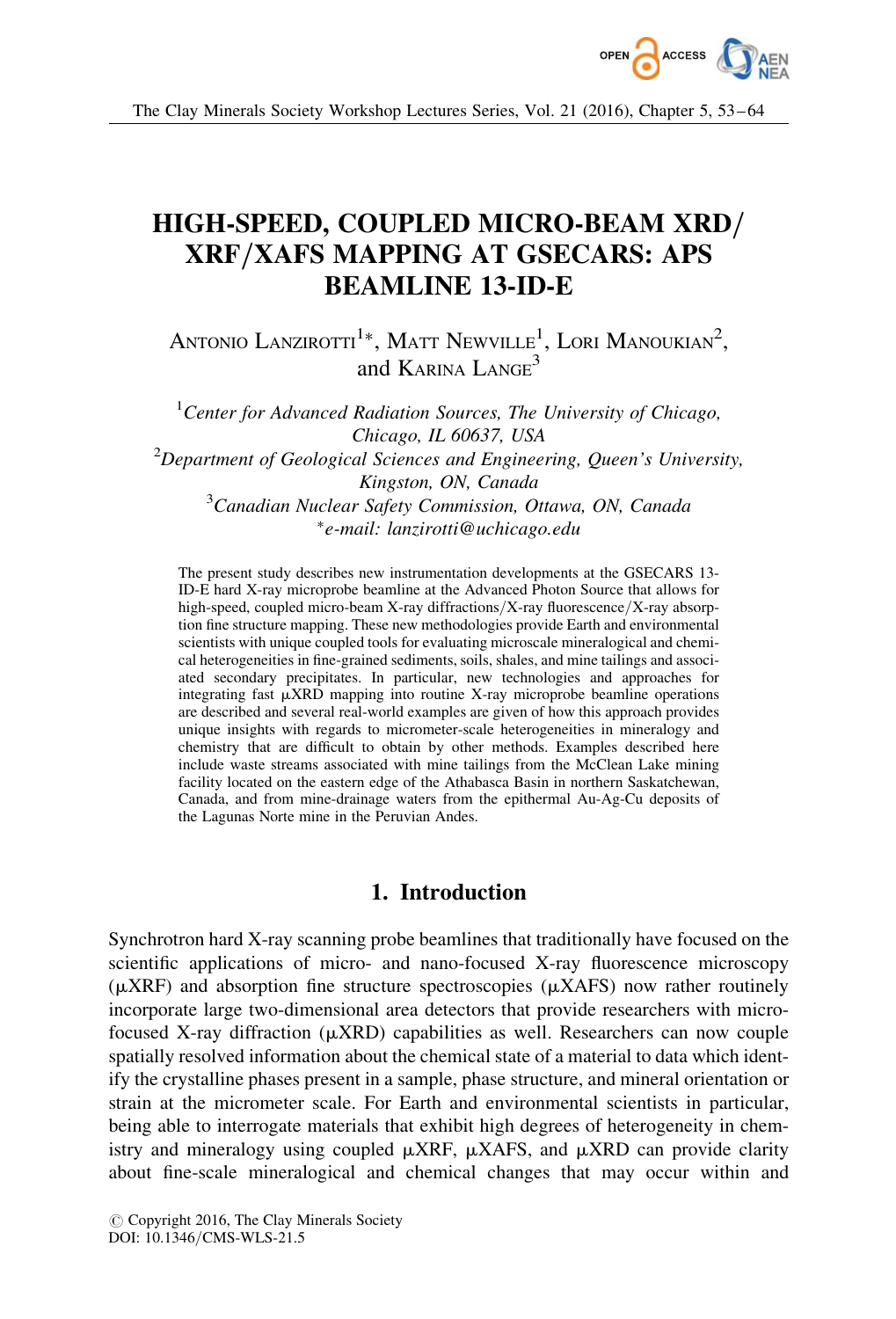between components in soils, rocks, and environmental wastes, within fractures in geologic materials, or aid in identifying biogenic mineral precipitates within organisms, among other benefits (Tamura et al., 2002; Treiman et al., 2004; Jackson et al., 2005; Walker et al., 2005; Lange et al., 2010).

Modern X-ray fluorescence microscopy (XFM) beamlines also now routinely utilize a new generation of advanced energy dispersive fluorescence detectors and digital signal processors with high data acquisition rates that allow for rapid, continuous scanning of samples with typical pixel dwell times in the millisecond and sub-millisecond range. These systems have been scientifically transformative in enabling XFM beamlines to provide megapixel imaging of X-ray fluorescence at micrometer scales (Vogt and Lanzirotti, 2013). Unfortunately, to date, it has not been feasible generally to provide  $\mu$ XRD data in this modality as the most commonly used CCD-based area detectors typically require acquisition times of  $\geq 1$  s and the use of an integrated photon shutter that allows for detector readout between frames without incident X-rays on the detector sensor. While these CCD-based detectors generally provide excellent pixel resolution and dynamic range, the relatively slow readout rates make them impractical for use in continuous, fast-scanning  $\mu$ XRD mapping that can be coupled to fast  $\mu$ XRF imaging.

A new generation of digital flat-panel detectors, optimized for XRD, which provides capabilities for high data throughput and real-time imaging of diffracted X-rays from a sample, is now available. These detectors can be incorporated into an XFM beamline configuration to enable high-speed, coupled  $\mu$ XRD/ $\mu$ XRF/ $\mu$ XAFS mapping. For continuous  $\mu$ XRD mapping, these detectors are advantageous in that they do not require use of a photon shutter and can collect data at high frame rates. Such detectors can collect data at rates faster than 30 frames per second (fps) while maintaining high resolution, good dynamic range, and contrast. This translates to an acquisition time of 30 milliseconds (ms) per pixel or faster if data are collected in an imaging modality synchronous with  $\mu$ XRF data collection, a reasonably fast scan rate for megapixel imaging of XRD in a heterogeneous material.

The present article describes the implementation and utilization of these detectors at the GSECARS 13-ID-E hard X-ray microprobe beamline at the Advanced Photon Source (APS) for high-speed, coupled  $\mu$ XRD/ $\mu$ XRF/ $\mu$ XAFS mapping. Examples are presented that illustrate the potential application of these new methodologies for evaluating microscale mineralogical and chemical heterogeneities in fine-grained sediments and mine tailings. Here, the application of this methodology to the evaluation of the chemistry and mineralogy of waste streams associated with mine tailings from the McClean Lake mining facility located on the eastern edge of the Athabasca Basin in northern Saskatchewan, Canada, and from mine-drainage waters from the epithermal Au-Ag-Cu deposits of the Lagunas Norte mine in the Peruvian Andes are described.

### 2. Materials and methods

Data were collected at the 13-ID-E beamline at the APS, Argonne National Laboratory, Chicago, Illinois, USA (Figure 1). Beamline 13-ID-E is an undulator-based (3.6 cm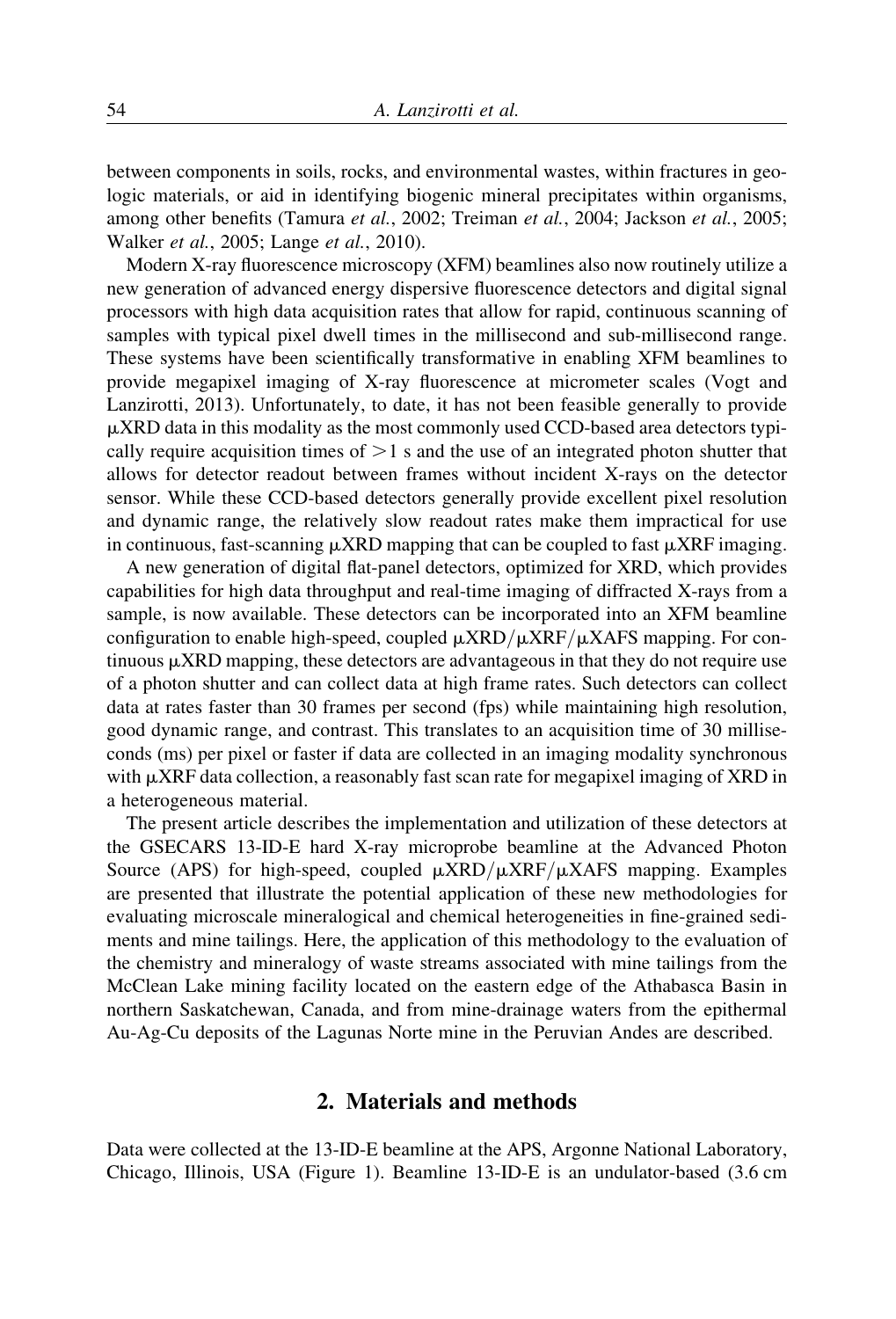

**Figure 1.** Photograph of the beamline 13-ID-E experimental station configured for coupled  $\mu$ XRD/ $\mu$ XRF/  $\mu$ XAFS mapping. The  $\mu$ XRD area data is collected using a Perkin-Elmer 16-inch amorphous silicon digital X-ray detector (XRD1621), shown in a transmission-mode geometry downstream from the sample. Coupled to the 13-ID-E microprobe, such devices provide the ability to perform near real-time  $\mu$ XRD for characterization, imaging, and tomography synchronous with  $\mu$ XRF mapping.

period U36 undulator in a canted geometry), hard X-ray microprobe instrument which utilizes dynamically figured, grazing incidence silicon mirrors placed in a Kirkpatrick-Baez geometry for X-ray focusing. The 13-ID-E optics provide a focused spot size to the sample of  $\sim$ 1  $\times$  2  $\mu$ m (H  $\times$  V) with a photon flux of  $\sim$ 10<sup>11</sup> photons/s within this focused spot. The 13-ID-E monochromator is a liquid nitrogen cryo-cooled, airbearing, double-crystal monochromator (Instrument Design Technology Ltd., Cheshire, UK) which sits 25 m from the U36 source; it provides monochromatic X-rays with a spectral range from 2.4 to 28 keV ( $\Delta E/E \approx 1.1 \times 10^{-4}$ ) suitable for both microfocused XANES and EXAFS. Two horizontally deflecting silicon mirrors downstream from the monochromator focus the beam to create a secondary horizontal source at a set of highstability, precision slits 40 m from the U36 source. This secondary source is then reimaged in the experimental station.

X-ray fluorescence from samples is measured using a 4-element Vortex ME4 (Hitachi Inc.) silicon drift diode detector sitting at  $90^\circ$  to the incident beam and in the plane of the storage ring. The ME4 is coupled to an Xspress 3 digital X-ray multi-channel analyzer system (Quantum Detectors). The Xspress 3 digital spectrometer can put out count rates of up to  $\sim$ 3 Mcps from the ME4 detector. To measure XRD from the sample, a Perkin Elmer XRD1621 digital flat panel detector placed in transmission geometry  $\sim$ 400 mm downstream from the sample was used. The XRD1621 detector uses a 41 cm  $\times$  41 cm amorphous silicon sensor with a  $2048 \times 2048$  sensor size. The XRD1621 provides 200  $\mu$ m pixel resolutions at 1  $\times$  1 binning, frame rates of 15 fps at 1  $\times$  1 binning,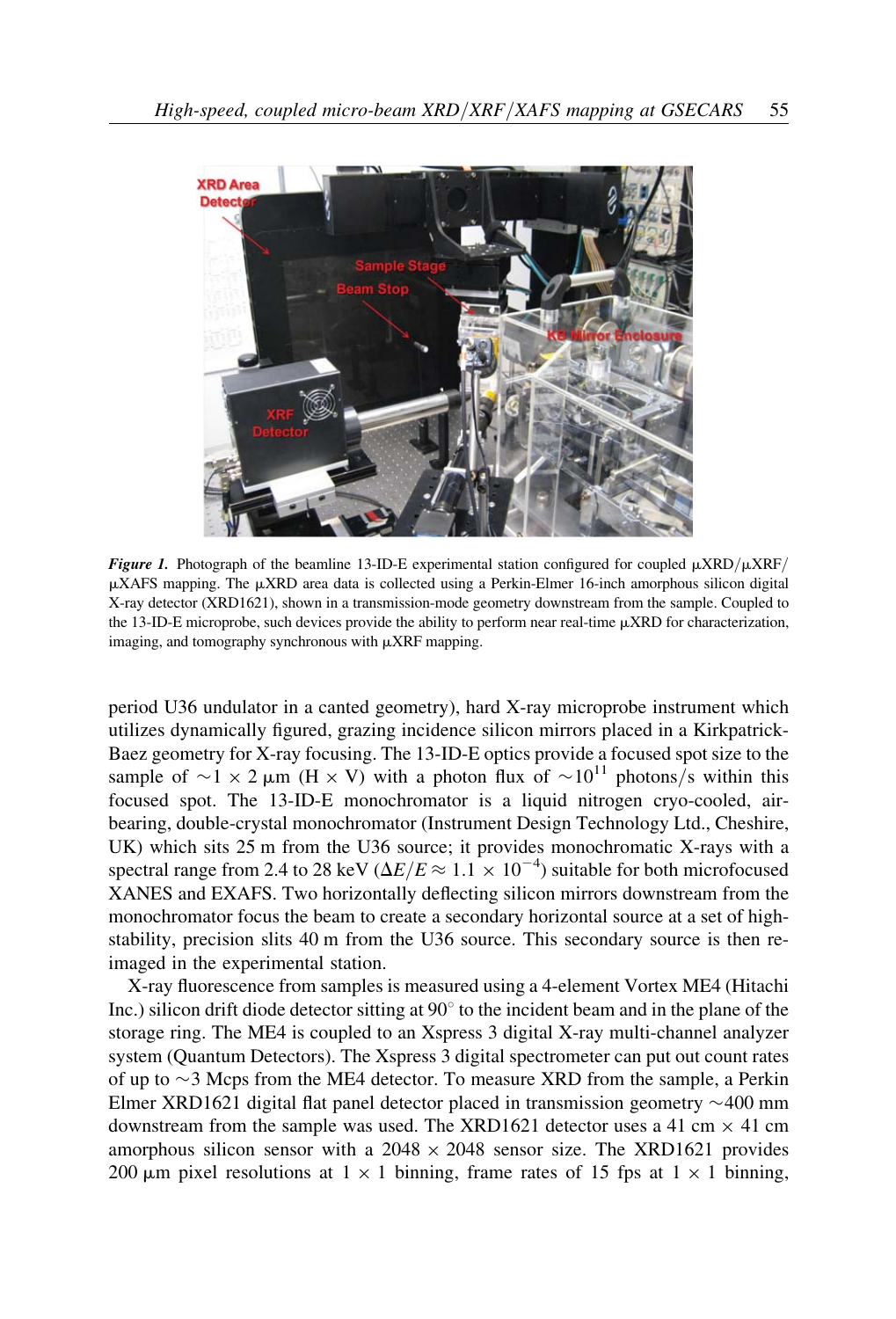and 30 fps at  $2 \times 2$  binning. In the coupled  $\mu XRF/\mu XRD$  mapping mode, both the XRF and XRD detectors are triggered by trigger pulses generated by a Newport XPS motor controller which is used to control sample-stage motion. An XPS controller trigger pulse generated for each pixel is routed to the channel advance input of a Struck SIS3820 multichannel scaler which in turn is routed to the trigger inputs of the Xspress 3 and XRD1621 systems. For the studies presented here, the area detector positioning covers a Q range up to  $\sim$  5 Å<sup>-1</sup>.

The  $\mu$ XAFS point spectra presented were collected at the As K-edge (Figure 2 right). Arsenic oxidation state maps (Figure 2 lower left) were generated by imaging the  $AsK\alpha$ 



**Figure 2.** (Top left) A three-color, RGB compositional map of the intensity of Fe (red), As (green), and NiK $\alpha$ (blue) fluorescence in a thin section of mine-tailings material from the McClean Lake tailings management facility. The maximum intensity of each emission line is scaled arbitrarily for easier visualization. The image is  $600 \mu m$  across, each pixel represents acquisition of full XRF energy dispersive spectra every 2  $\mu$ m at a rate of 100 ms. The yellowed dashed areas labeled 1 through 5 show areas where XRD area detector data shown in Figure 3 were summed for analysis. (Bottom left) An RGB map showing the relative distribution of varying oxidation states of arsenic in the same map. As(-I) is shown in blue, As(III) in green, and  $As(V)$  in red. (Right) Plotted are spot  $\mu XAFS$  spectra of arsenic for a point roughly within the center of summed areas 1 –4 shown in the upper left figure. Also, for reference, XAFS spectra for As(-I) loellingite, As(III) schneiderhonite, and As(V) reference materials are shown. Comparison of XAFS spectra show that most of the McClean Lake sample analyzed here is dominated by As(V) but with varying amounts of As(III) also present. Some As(-I) phases also can be found.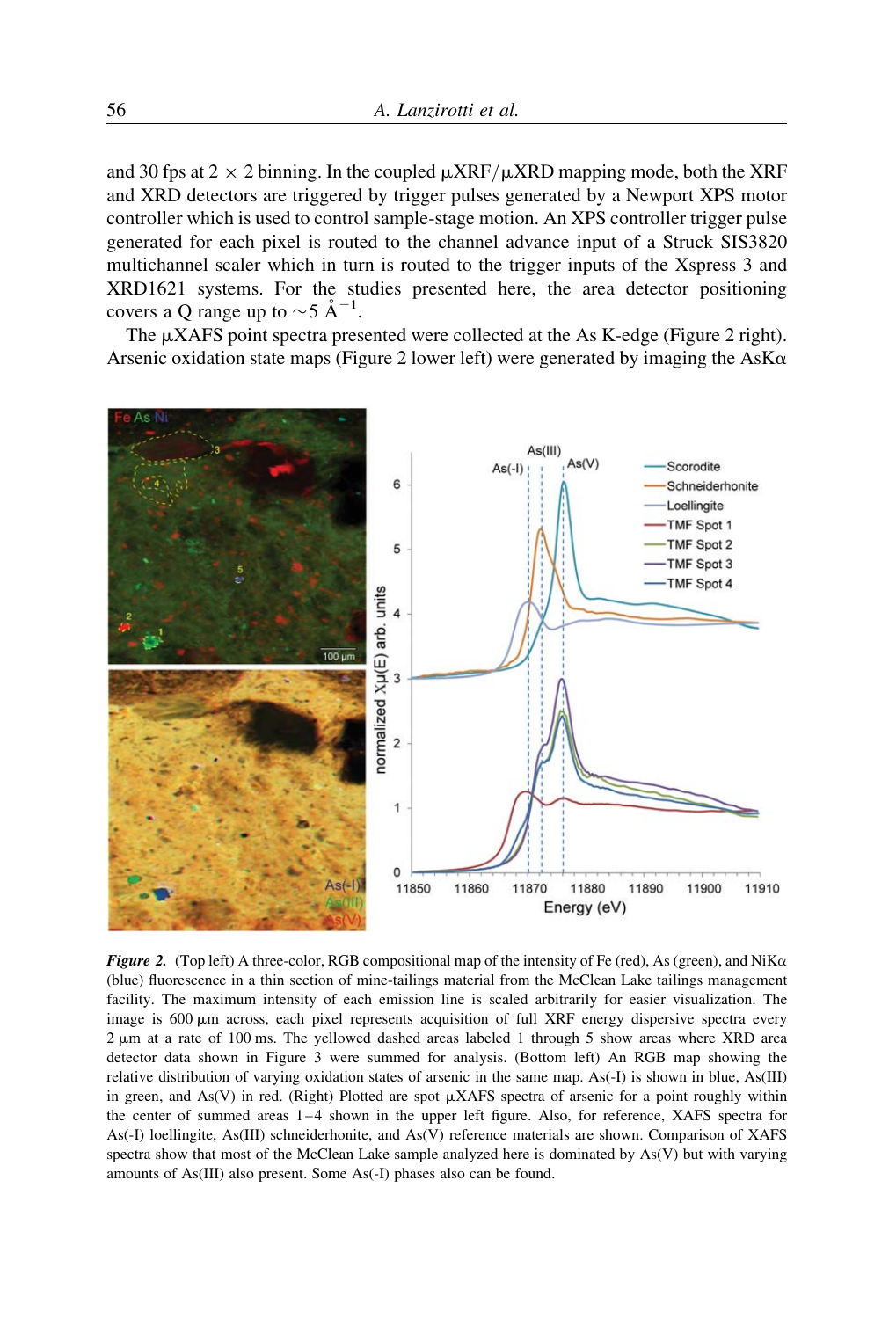emission intensity measured at incident beam energies corresponding to the white line maxima for As(-I), As(III), and As(V) (as measured in loellingite, schneiderhonite, and scorodite standards) and then normalized to an intensity measured on the edge step (11905 eV). The  $\mu$ XRF and  $\mu$ XRD compositional maps presented here were collected using an incident beam energy of 17.5 keV. A two-dimensional, continuous mapping mode was used to collect these coupled  $\mu XRF/\mu XRD$  maps with the sample stage scanned continuously and bi-directionally through the focused, incident beam. Mapping data presented here were collected at frame rates between 50 and 100 ms per pixel. Calibration and integration of powder XRD data were done using the Dioptas program (Prescher, 2014) developed at GSECARS, which is freely available for interested users (https://github.com/Dioptas/Dioptas).

For the demonstration studies discussed here, coupled  $\mu XRF/\mu XRD/\mu XAFS$  data were collected from mine-waste samples that have been resin embedded and prepared as thin sections. All analyses were conducted under ambient conditions. The first example is from a sample of mine tailings from the McClean Lake Tailings Management Facility (TMF). McClean Lake is a uranium mining and processing facility located on the eastern edge of the Athabasca Basin in northern Saskatchewan, Canada. Contaminant release from the TMF is, in part, controlled geochemically and designed to maintain the concentrations of contaminants such as As and Ni at low levels in the tailings porewater. The thin section analyzed was prepared from a tailings core sample that was resin embedded, sectioned to 30  $\mu$ m thickness, and mounted to a pure quartz glass substrate. The  $\mu$ XRD data, collected in transmission mode geometry, are acquired through the glass substrate for this sample.

The second dataset described here measures secondary precipitates collected from mine drainage waters seeping from the pit wall of the Lagunas Norte mine in Peru. The Lagunas Norte ore deposit is a Miocene, high-sulfidation, epithermal Au-Ag-Cu deposit (Montgomery, 2012) located 140 km east of the city of Trujillo in the Peruvian Andes. After collection, these precipitates were impregnated with epoxy (Epo-tek 301) and made into doubly polished  $35 \mu m$  thin sections. These sections are designed to be lifted from their glass substrate for XFM analysis.

# 3. Results and discussion

#### 3.1. McClean lake tailings management facility, Saskatchewan, Canada

One of the primary controls for managing waste streams at the McClean Lake TMF is geochemical, achieved through careful addition of ferric iron to waste material and pH adjustment after uranium extraction. This geochemical control is designed to, over time, convert ore arsenides (primarily niccolite) to stable arsenates (such as scorodite) which are disposed of within the tailings disposal site (Mahoney et al., 2007). Synchrotron  $\mu XRF/\mu XRD/\mu XAFS$  mapping of these samples shows that these materials are a complex and heterogeneous mixture of mineral phases variably enriched in Fe, As, and Ni, representing original ore minerals that have survived milling and processing, residual iron oxides from the ore, and new iron- and arsenic-bearing precipitates that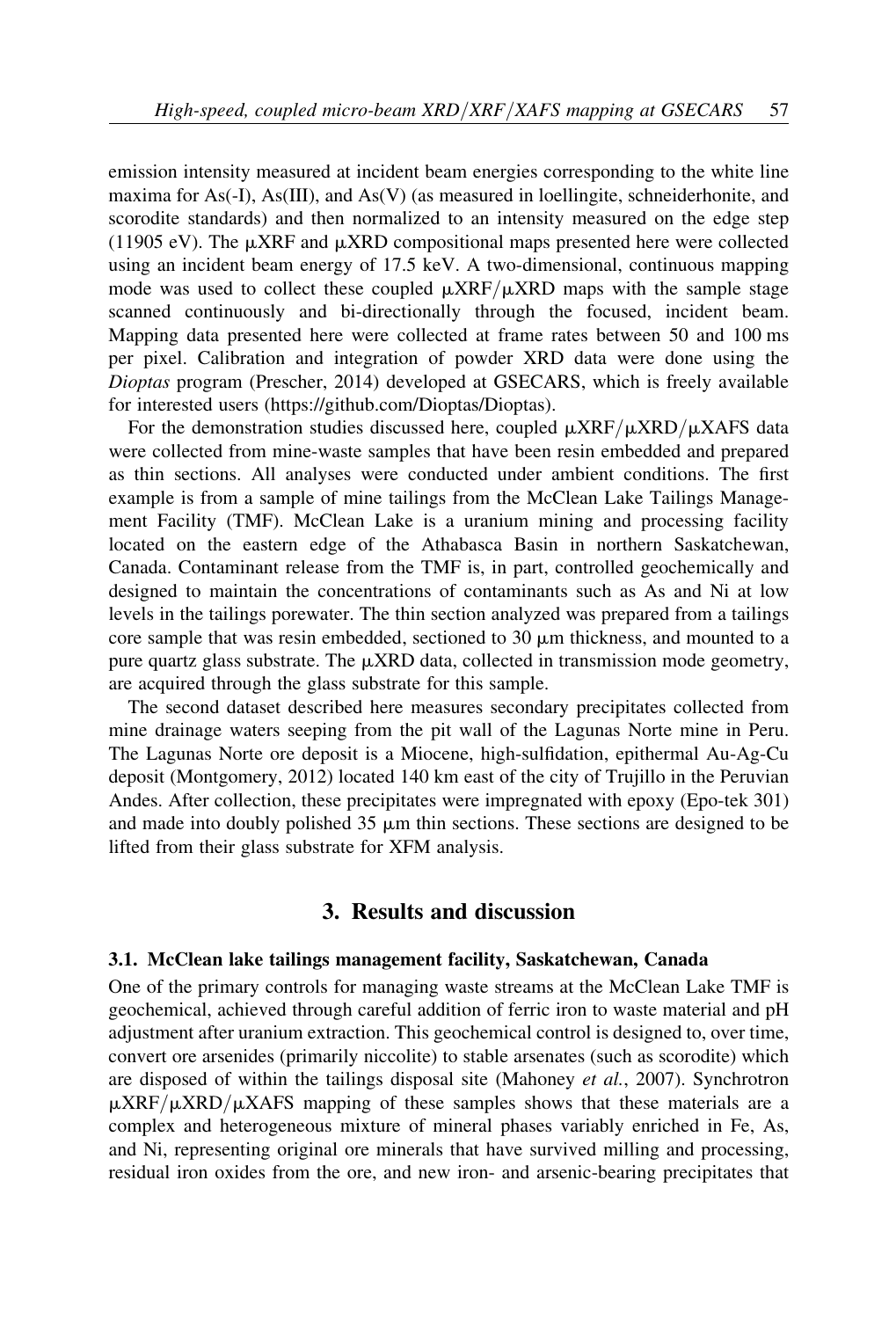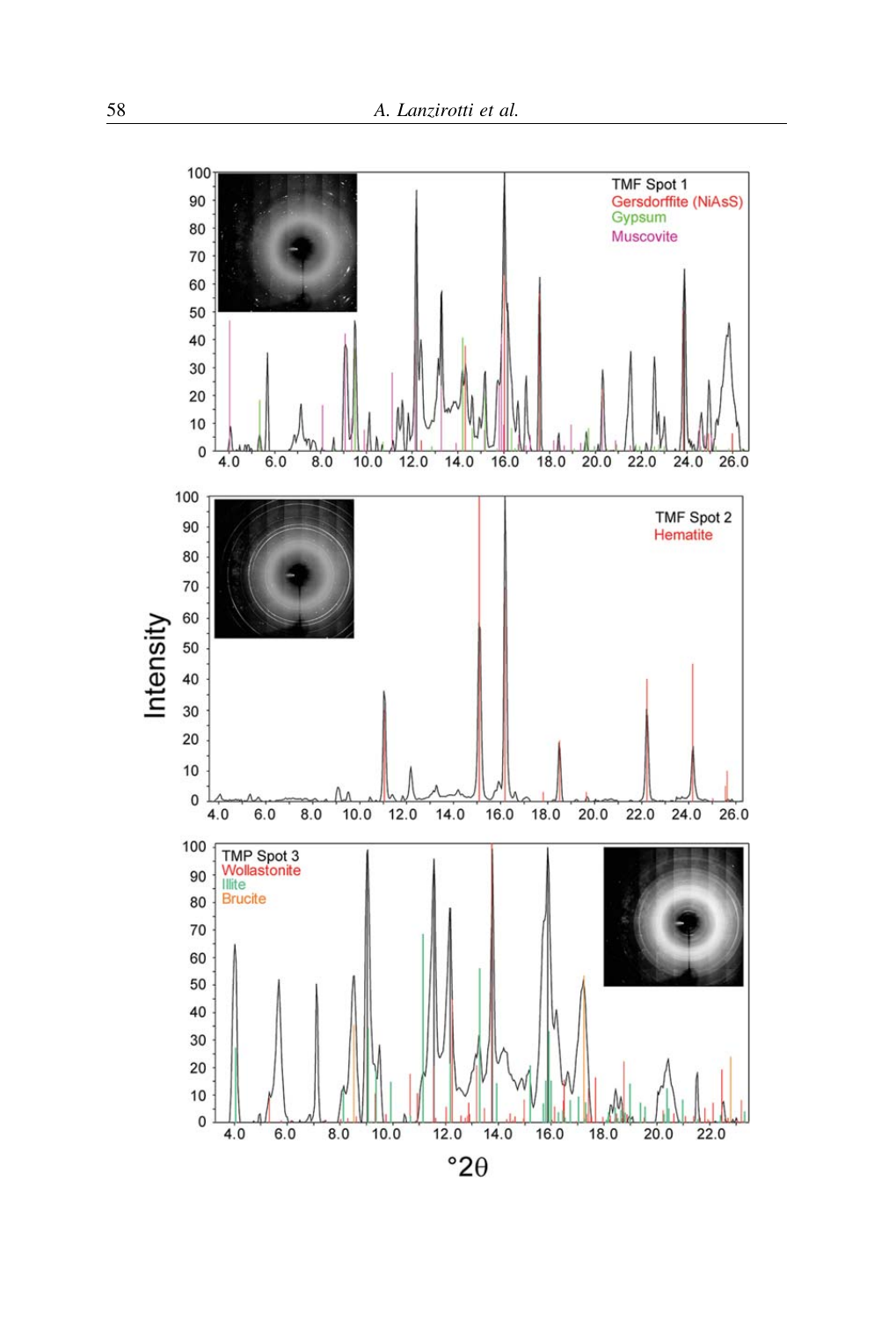have formed in response to addition of ferric iron after ore extraction. Identifying these components uniquely at the microscale to evaluate the progression of geochemical conversion of arsenic waste to oxidized species with time is challenging. Ideally, at the microscale, it would be most useful to identify the mineral phases to which each molecular species is bound or sorbed.

A 300  $\times$  300 pixel (600  $\mu$ m  $\times$  600  $\mu$ m)  $\mu$ XRF compositional map for Fe, As, and  $N$ iK $\alpha$  fluorescence (upper left) and a comparable oxidation state map (lower left) of the distribution of As(-I), As(III), and As(V) species in a sample of this material is shown in Figure 2. These maps were collected in continuous scanning mode with a  $2 \mu m$  pixel size at a scan rate of 100 ms/pixel. Both maps clearly show microscale heterogeneity in terms of both the abundance of these elements and the oxidation state of arsenic. The latter is also illustrated by more detailed point  $\mu$ XAFS analyses (Figure 2, right) and both point  $\mu$ XAFS and mapping show that while arsenic is mostly present inthe As(V) oxidation state, both As(III) and As( $-I$ ) species can also be found. From the  $\mu$ XRF and  $\mu$ XAFS data alone, however, we cannot distinguish uniquely within which mineral phases these molecular species are incorporated or to which mineral phases they are bound.

The ability of  $\mu$ XRD mapping to image the spatial distribution of mineral phases directly provides researchers with a high-sensitivity and high-resolution method for evaluating in these samples the reaction progress over time as a function of mineralogy, chemical composition, and molecular speciation. Because every map pixel contains an independent XRD frame (90,000 of them), regions of interest can, therefore, be defined on the map based on unique chemical features,  $e.g.$  areas of elevated nickel abundance or areas where arsenic is found as a reduced species. The XRD frames within each Region of Interest (ROI) are then summed to provide an averaged XRD pattern for that area and taking advantage of the pixel averaging that summation provides to improve statistics and produce more powder-like patterns (Figure 3). Such data can provide unequivocal mineralogical identification, particularly when coupled with elemental information, and allows for unique characterization of how chemical species are bound to specific mineral phases. In the data shown in Figures 2 and 3, for example, areas can be delineated (TMF spot 1) which are elevated in both Ni and As abundance (via  $\mu XRF$ ), contain As(-I) as a reduced arsenic species (via  $\mu$ XAFS), and show the presence of NiAsS in the mineralogy (via  $\mu$ XRD). All observations are consistent with the presence of original nickel arsenide ore minerals. In the same map areas (TMF spot 2), spots can also be identified which are high in

Figure 3. As every pixel in the McClean Lake map shown in Figure 2 contains an independent  $\mu$ XRD area detector frame, summation of frames in the regions shown in Figure 2 provides more powder-like patterns. Shown are both the summed area detector frame generated as an inset and the integrated  $20$  vs. intensity patterns for three of these areas: ROI1 (296 pixels), ROI2 (141 pixels), and ROI3 (2322 pixels) with identified mineralogy based on the XRD patterns (shown as colored overlays of standard reflections and intensities). The mineralogy that is identified is consistent with both the chemical composition measured using  $\mu XRF$  and with arsenic oxidation state measured using  $\mu XAFS$ .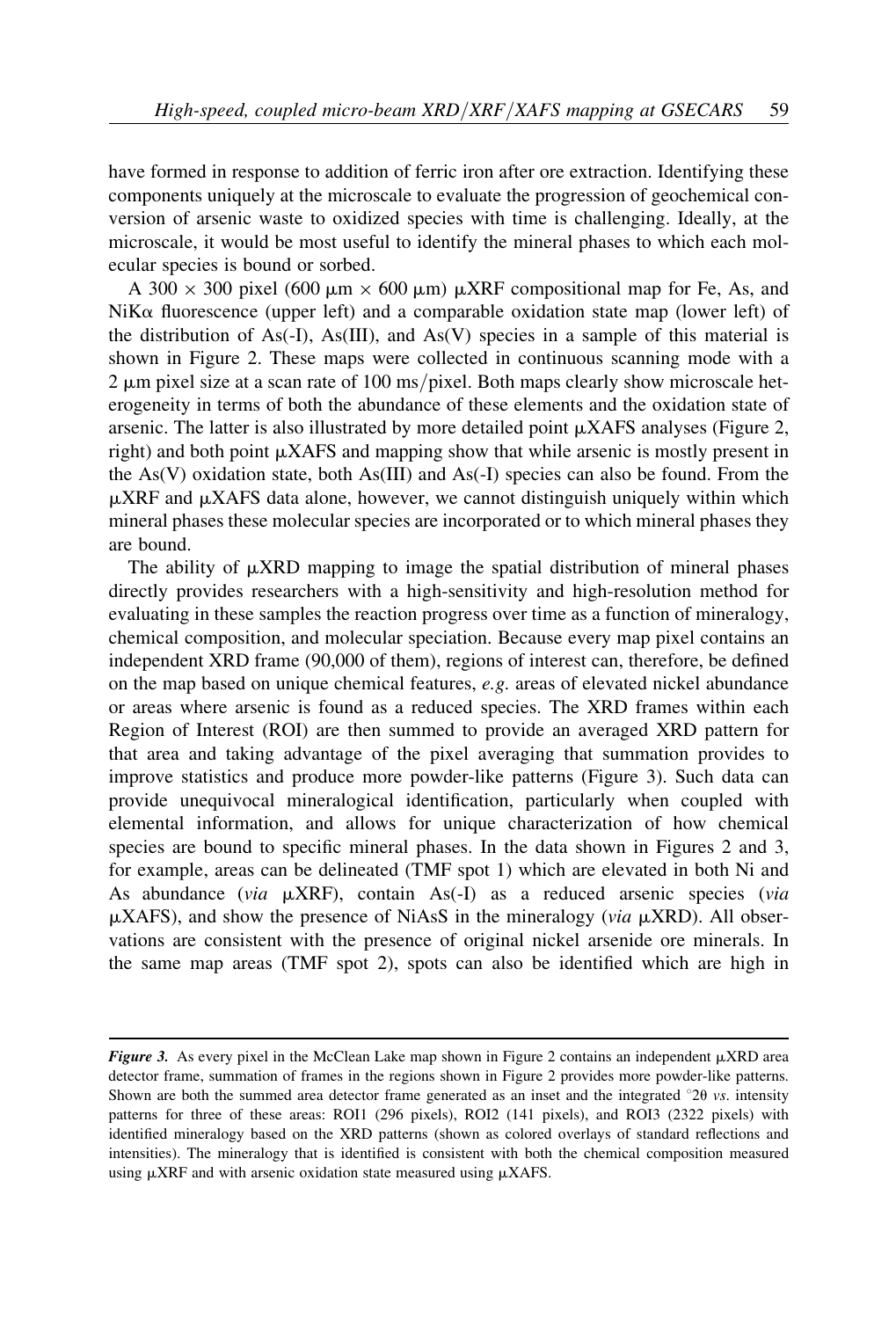Fe ( $\mu$ XRF) where hematite is the dominant mineral phase ( $\mu$ XRD) and As is in the oxidized As(V) state  $(\mu XAFS)$ , probably reflecting arsenates sorbed to ferric iron added post ore extraction.

#### 3.2. Lagunas Norte Au-Ag-Cu Mine, Peru

The long-term objective of studying secondary precipitates in waste waters from the Lagunas Norte mine is to investigate methods of extracting metals from acid mine waste in order to minimize the environmental impact of the drainage and to offset remediation costs. Bulk XRD analysis of the secondary precipitates collected (Philips X-Pert, Queen's University, Kingston, Ontario, Canada) shows that these materials are sulfatedominated, including mineral phases such as chalcanthite  $(CuSO_4\text{-}5H_2O)$  and gypsum  $(CaSO_4\text{-}2H_2O)$ . Given the wide range of metals that are associated with these deposits (Au, Fe, Al, Cu, As, Zn, Cd, Te, Hg), understanding their relationship to the secondary sulfate minerals is economically and environmentally significant. Compared to what has been determined using bulk sample analysis methods, and bulk XRD most specifically, synchrotron-based XFM analysis shows that a much more diverse set of minerals is present in the precipitates than can be identified by bulk methodologies alone. This allows researchers to clarify what relevant trace-element associations may exist with the varying secondary sulfate minerals. Beyond this, the information necessary to characterize how secondary mineralogy relates to the aqueous geochemistry of drainage waters, allows characterization of any genetic relationships, and provides data that may allow prediction of the likelihood of metal mobilization under mine-waste conditions is also provided.

The coupled  $\mu XRF/\mu XRD$  mapping of this sample was conducted under essentially identical instrumental conditions as described for the McClean Lake sample. For Lagunas Norte, however, the use of free-standing thin sections that have been removed from a microscopic glass backing has an advantage in that the XRD data collected do not contain a diffuse low-angle scatter from a quartz glass substrate and, thus, the need for that correction is removed, which improves detection of diffraction peaks from the sample between 3.5 and 5  $\AA$ . A  $\mu$ XRF compositional map of the intensity of Fe, As, and CuK $\alpha$  fluorescence in a 600  $\mu$ m  $\times$  600  $\mu$ m area of the sample is shown in Figure 4 (left) (2  $\mu$ m pixel resolution, 50 ms/pixel acquisition time). Copper is the most abundant element detected everywhere in the map area at concentrations that indicate the predominance of copper-bearing mineral phases in the secondary precipitates. From the  $\mu$ XRF mapping the copper fluorescence intensity varies clearly, but to what degree this reflects differences in the molar proportions of copper in varying copperbearing minerals or changes in the modal abundance of a single copper mineral phase is unclear. If the distribution of other environmentally relevant trace elements, Fe and As, are examined, they are seen to be distributed heterogeneously at the micrometer scale. For arsenic in particular, a possible correlation in spatial distribution with copper in the sample is evident. Understanding whether this is, in fact, the case and, if so, if this is correlated to varying modal abundance of a single copper-bearing mineral or coupled to varying copper mineralogy, would be very helpful. Again, ideally this requires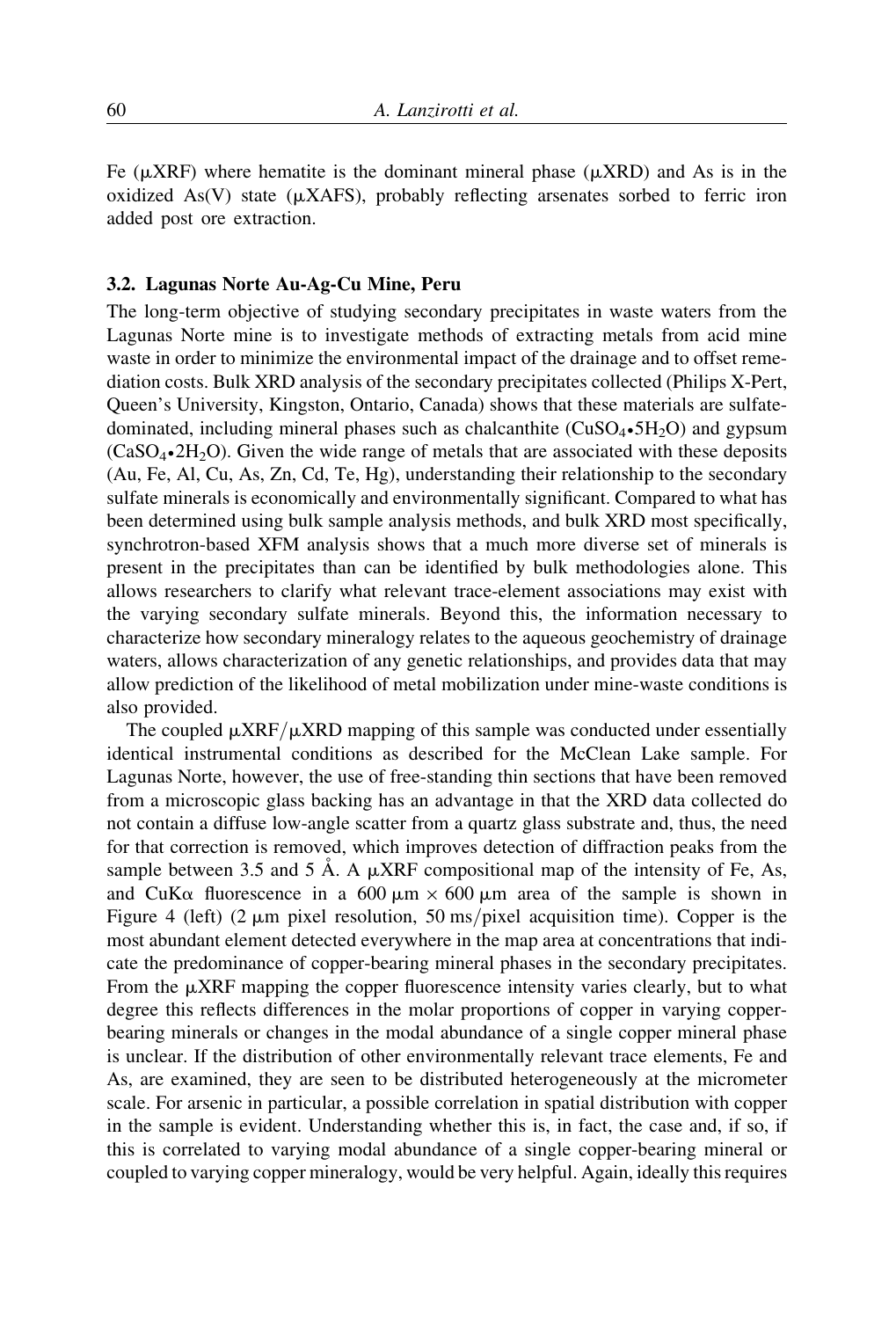

Figure 4. (Left) A three-color, RGB compositional map of the intensity of Fe (red), As (green), and CuK $\alpha$ (blue) fluorescence in a thin section of secondary precipitates collected in waste waters from the Lagunas Norte mine. The image is  $600 \mu m$  across, each pixel represents acquisition of full XRF energy dispersive spectra every  $2 \mu m$  at a rate of 50 ms. The white areas labeled 1 through 3 show areas where XRD area detector data shown in Figure 5 were summed for analysis. (Right) Map of the integrated XRD intensity corresponding to the °20 position of the reflections for antlerite (120) in red, chalcanthite (011) in green, and hematite (116) in blue. In this image, relative intensities of each phase are arbitrary for easier visualization.

a thorough evaluation of how copper mineralogy varies spatially relative to trace-element abundance and speciation.

As was done with the McClean Lake samples, because  $\mu$ XRD data on a per pixel basis are available as part of the map, the variation in chemistry can again be used to define areas where the diffraction data can be summed to evaluate mineralogical variability (Figure 4 left, zones 1, 2, and 3). This summation (Figure 5) reveals that the sample is actually composed of an intimate and complex heterogeneous mixture of two different copper sulfate minerals, chalcanthite (CuSO<sub>4</sub>\*5H<sub>2</sub>O) and antlerite  $(Cu_3(SO_4)(OH)_4)$ , something that is virtually impossible to determine using  $\mu XRF$  or  $\mu$ XAFS analysis alone. Application of a reference intensity ratio method (Hubbard and Snyder, 1988) to these summed diffraction patterns allows for a first-order estimate of the relative abundance of each of these two phases in each summed area. This shows rather conclusively that over micrometer-spaced areas of the sample, the ratio of antlerite to chalcanthite varies by more than a factor of 20.

Another advantage in having  $\mu$ XRD data available on a per pixel basis for the maps collected is that once candidate mineral phases have been identified, a map of the intensity of specific mineral reflections that are characteristic can be produced. In this case, for example, the measured X-ray intensities corresponding to the  $2\theta$  positions of the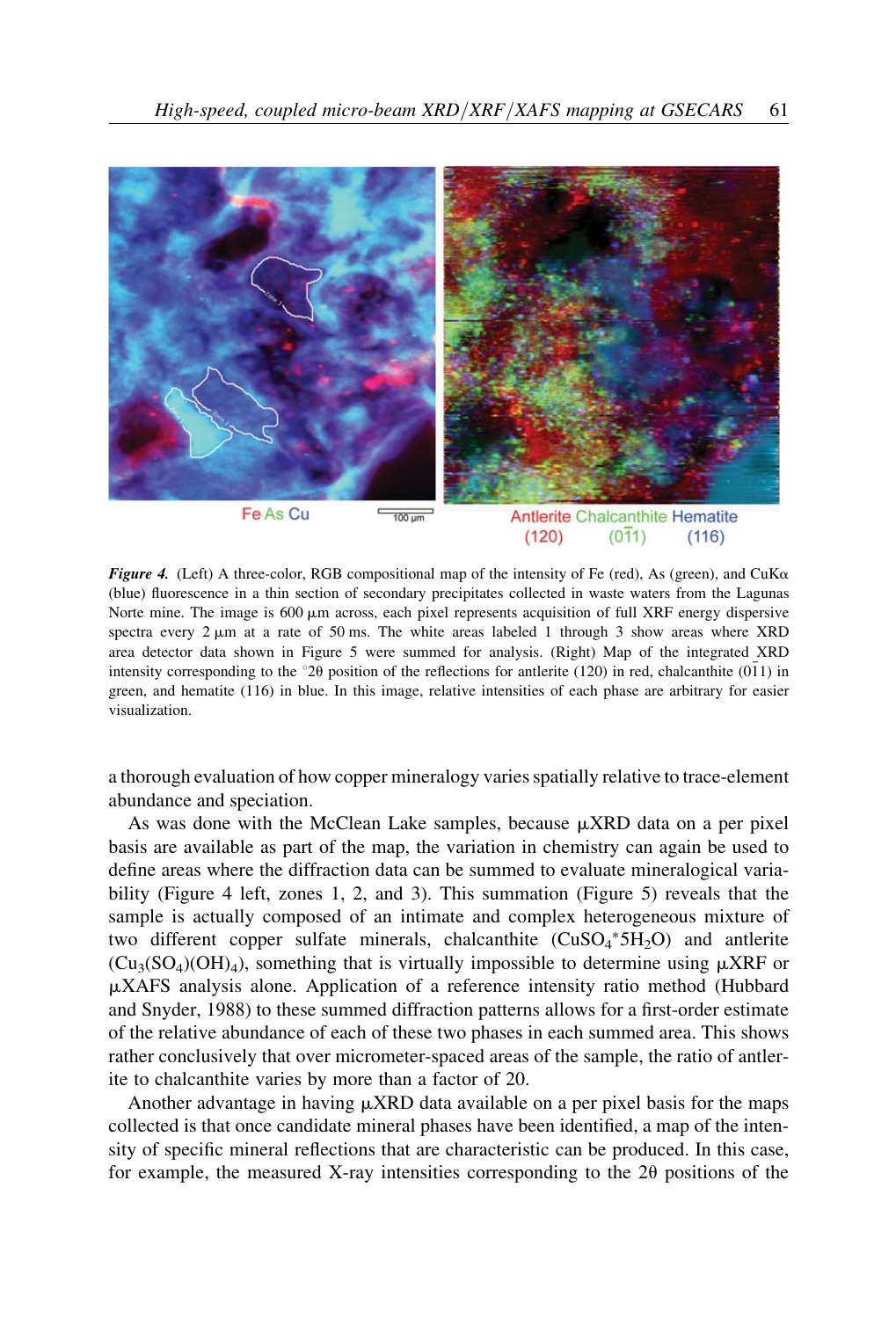

Figure 5. Shown to the left are the summed area detector frames generated for three areas shown in Figure 4 (left) and the integrated  $2\theta$  vs. intensity patterns on the right. Overlays show XRD standard positions and intensities for chalcanthite and antlerite and the calculated relative abundance ratio of antlerite to chalcanthite based on reference intensity ratios of the diffraction peaks.

antlerite (120), chalcanthite ( $0\bar{1}1$ ), and hematite (116) reflections can be integrated to generate a theoretical map of the mineral distribution of these three phases in the map (Figure 4 right). In cases where such mineral-phase mapping images accurately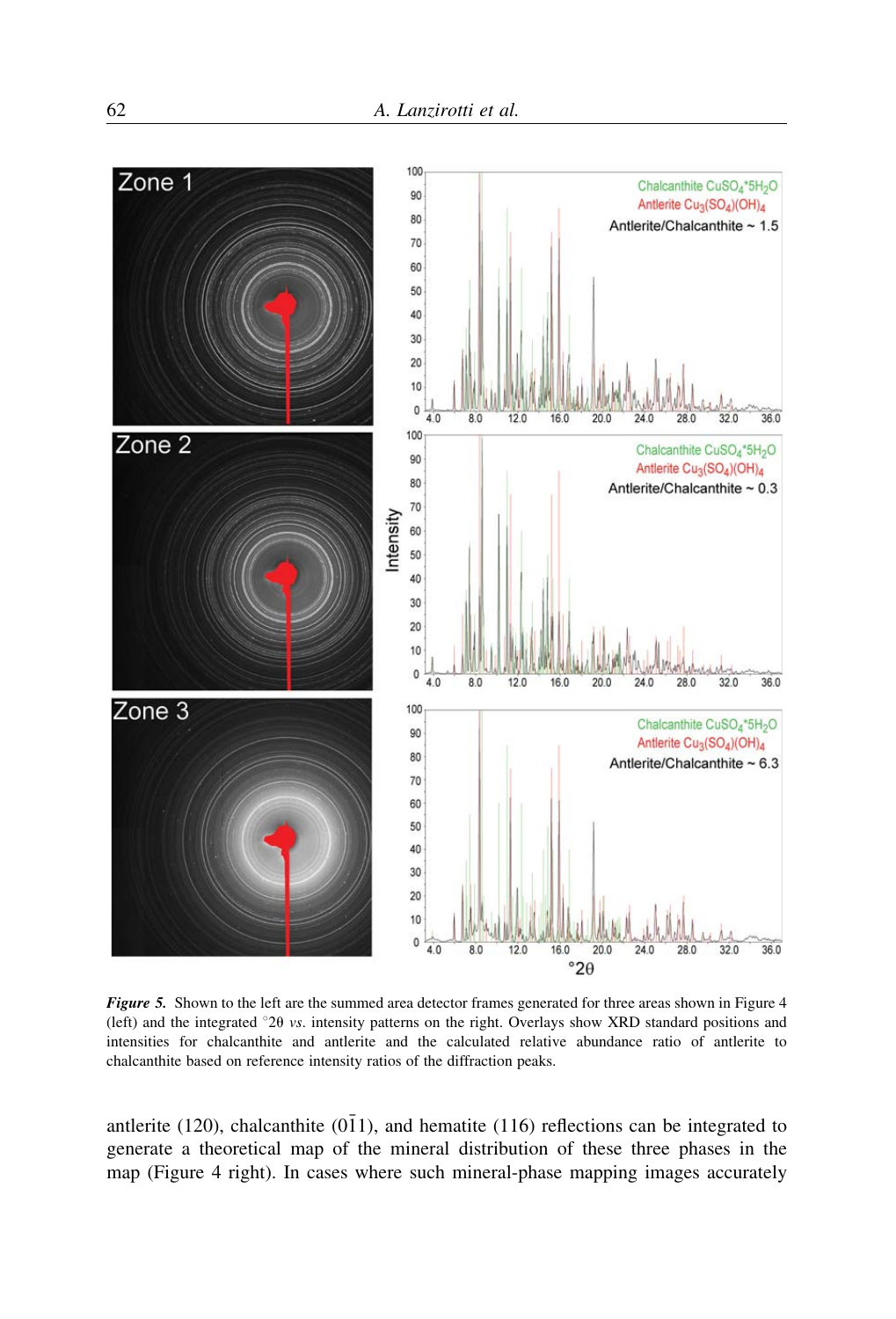report the distribution of each phase uniquely, which for chalcanthite and antlerite in the present sample seems likely, the coupled  $\mu$ XRF data now provide the researcher with the ability to evaluate how trace-element content or molecular speciation is correlated with mineralogy.

# **Conclusions**

The availability of a new generation of high-speed area detectors designed for XRD provides XRF microspectroscopy beamlines with a powerful new tool for megapixel imaging of the spatial heterogeneity in mineralogy within samples with micrometer and sub-micrometer resolutions. In particular, when integrated as a standard detector system at high brightness,  $e.g.$  undulator-based microprobes such as 13-ID-E, these detectors can generate megapixel streams of XRD area detector data at frame rates of 30 Hz or faster. More importantly, these data streams are coupled synchronously to full energy-dispersive data being provided by new, high-speed count-rate, solid-state XRF detectors and electronics. Such integrated systems give Earth and environmental scientists a unique set of correlated compositional, mineralogical, and spectroscopic data which provide more complete understanding of natural systems.

### Acknowledgments

The work described here was performed at GeoSoilEnviroCARS (Sector 13), Advanced Photon Source (APS), Argonne National Laboratory, USA. GeoSoilEnviroCARS is supported by the National Science Foundation – Earth Sciences (EAR-1128799) and Department of Energy – GeoSciences (DE-FG02-94ER14466). This research used resources of the Advanced Photon Source, a U.S. Department of Energy (DOE) Office of Science User Facility operated for the DOE Office of Science by Argonne National Laboratory under Contract No. DE-AC02-06CH11357. Tailings samples from McClean Lake were collected and prepared by John Rowson and AREVA Inc., for which the authors are grateful. Funding for the study of the Lagunas Norte mine was provided by Barrick Gold Corporation and NSERC Create to Dr Heather Jamieson, Queen's University, Kingston, Ontario, Canada.

Guest editor: Thorsten Schäfer

The authors and editors are grateful to anonymous reviewers who offered very helpful input and suggestions. A list of all reviewers is given at the end of the Preface for this volume.

### References

Hubbard, C. and Snyder, R. (1988) RIR – measurement and use in quantitative XRD. Powder Diffraction, 3, 74–77.

Jackson, B.P., Williams, P.L., Lanzirotti, A., and Bertsch, P.M. (2005) Evidence for biogenic pyromorphite formation by the nematode Caenorhabditis elegans. Environmental Science & Technology, 39, 5620– 56s25.